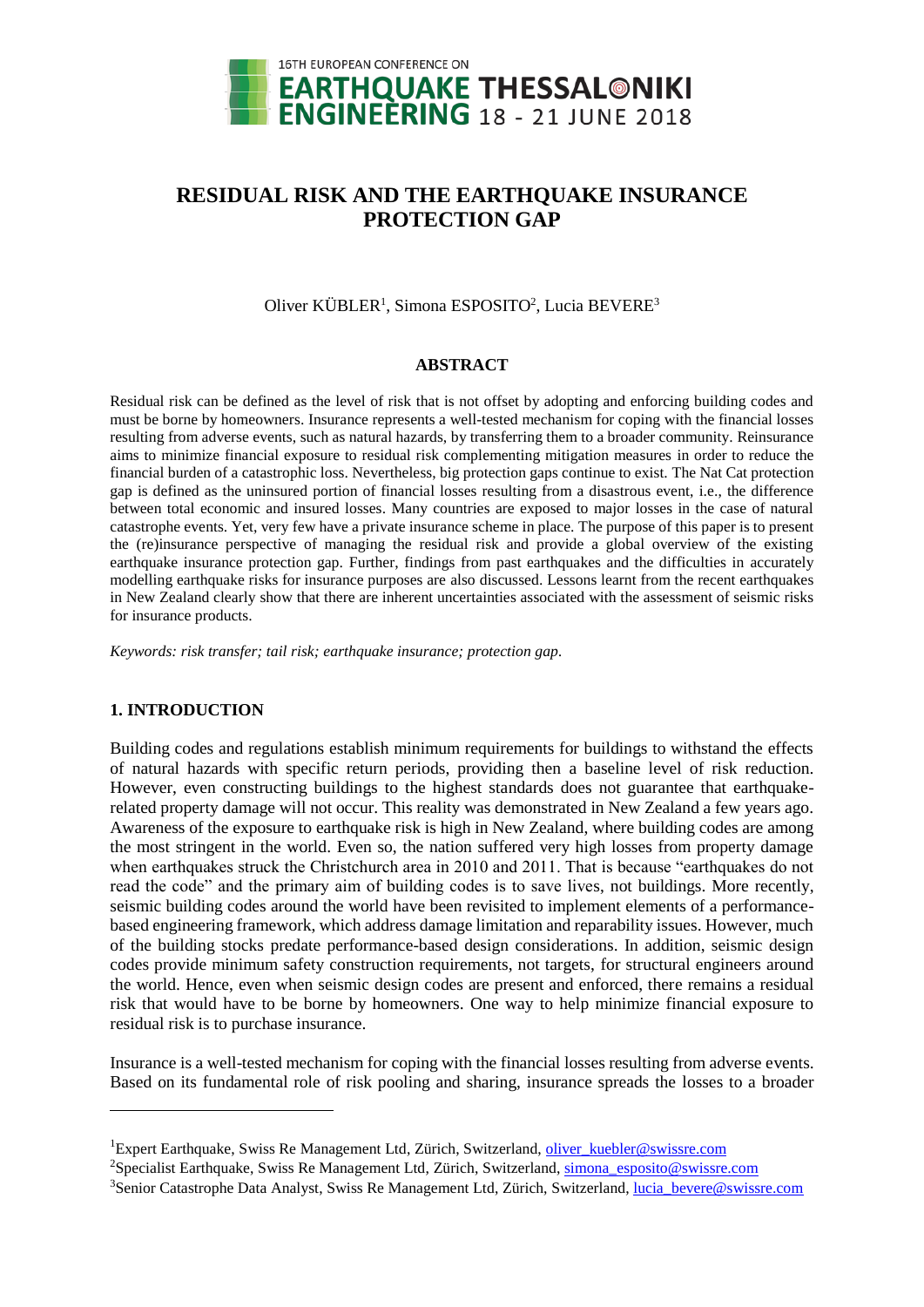community. By limiting the financial burden of severe disasters, insurance allows individuals, businesses and the overall economy to recover faster from the fallout of a disaster. In doing so, insurance contributes to improving the resilience of societies. Nevertheless, big protection gaps continue to exist.

The Nat Cat protection gap is defined as the uninsured portion of financial losses resulting from a disastrous event, i.e., the difference between total economic and insured losses. The shortfall in cover is a challenge for both advanced and emerging economies. Pockets of underinsurance of earthquake risk are present even in advanced countries highly exposed to seismic hazard. In addition, a substantial part of the existing building stock might even predate traditional seismic design codes in certain countries and thus remain highly vulnerable to ground shaking. All of this calls for different mitigation measures. The purpose of this paper is to present the (re)insurance perspective of managing the residual risk and provide a global overview of the existing earthquake insurance protection gap. In particular, the protection gap for residential risks is investigated in several countries and loss values are given together with take-up rates indicating the variation of the protection gap among the countries. This study will also show that well-developed societies may have to bear big losses after earthquake events as a result of the protection gap.

Further, findings from past earthquakes and the difficulties in accurately modelling earthquake risks for insurance purposes are discussed. Lessons learned from the New Zealand earthquake clearly show that there are inherent uncertainties associated with the assessment of seismic risks for insurance products.

# **2. RESIDUAL RISK AND RISK TRANSFER**

Risk reduction against catastrophic natural events can be achieved essentially through two mechanisms: physical risk mitigation and economic risk transfer. Physical risk mitigation strategies consist of adopting and enforcing building codes with appropriate design and construction requirements. Among these are requirements that buildings should be constructed to withstand the effects of natural hazards with respect to specified return periods. For example, in the case of earthquakes, main design decisions may include the level of seismic resistance together with the size and shape of the building, elevation, construction materials and quality and methods used in its construction as they all affect a building's capacity to withstand the wrath of natural hazard events. These represent the primary ways a community may protect itself and its citizens from potential natural disasters. When building codes are met, the vulnerability of buildings to natural hazard is reduced and a baseline level of risk reduction is provided.

However, meeting code requirements for design and construction of a building do not guarantee a "zero" risk. This reality was demonstrated in New Zealand in 2010 and 2011. There, building codes are among the most stringent in the world. Even so, the nation suffered very high physical property damage and resulting financial losses when earthquakes struck the Christchurch area both in 2010 and 2011, leading to a total economic loss of USD 36.6 billion according to data from the *sigma* catastrophe database of the Swiss Re Institute. That is because building codes are designed with the safety of the occupants in mind – not the prevention of damage to the building. Hence, even when design codes are present and enforced, it is not possible to completely eliminate the risk, and in most cases, the cost of further reducing the risk beyond this acceptable level is uneconomical.

The level of risk that is not offset by adopting and enforcing building codes, but must be accepted by the homeowner, can be defined as *residual risk*. Risk transfer mechanisms (e.g., use of insurance) represent a solution to minimize financial exposure to such residual risk. They complement mitigation measures to help reduce the financial burden of a catastrophic loss. Insurance represents a form of predisaster funding paid in advance in the form of premiums. Because the arrangements are made before the catastrophic event, the funding system can be quickly put in place and the payments made through claims on insurance policies whenever an event such as an earthquake occurs. This facilitates the recovery process and reduces the financial stress on the homeowners. The insurance industry can provide important protection in the form of funds, helping communities improve their resilience, rebuild and move forward after a natural disaster. Most of the financial losses resulting from the New Zealand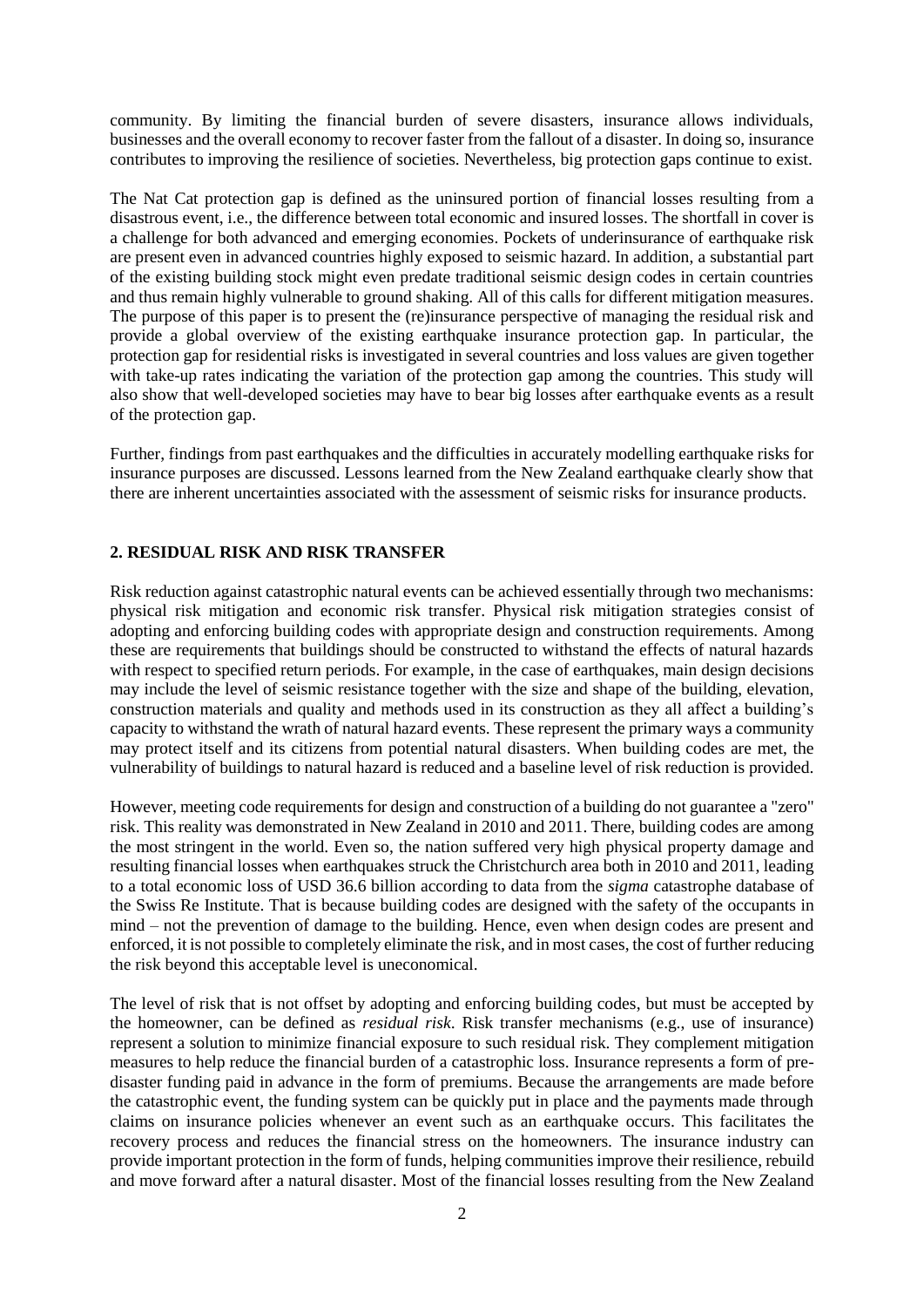earthquakes in 2010 and 2011 were covered by insurance companies because of the country's high insurance penetration, see Grollimund (2014).

Many insurance solutions have been implemented in different parts of the world to financially manage catastrophic risk. These include mandatory extension of basic fire policies to cover natural hazard risk (in particular earthquake), the establishment of government-sponsored insurance pools and mortgage default insurance for institutional investors to include natural catastrophes and increase robustness of the financial system. Next to indemnity solutions, there has been an increased demand for parametric insurance solutions, which allow for quick payout and settlements and extend coverage to areas where insurers traditionally feel less comfortable when assessing insurance payouts. Insurance solutions vary by region and country, depending on the development stage of the insurance market and/or the hazard exposure.

A crucial aspect for insurance companies is represented by the (residual) risk pricing. In order to avoid either insolvency (underpricing) or uncompetitiveness (overpricing), the risk has to be properly priced. To achieve this, the (re-) insurance industry has developed sophisticated catastrophe models over the last 30 years. These models are used to assess the risk and manage it by defining proper premiums and reserves to ensure that the pricing of products is competitive and that insurers can maintain a high level of solvency. The resulting premium represents the market cost of the transferred risk, with insurance companies usually seeking to charge policyholders a premium close to this. Since the market value reflects the vulnerability of the specific property to the natural event causing the loss, this can be an incentive to mitigate further the risk, i.e. reduce the present residual risk. In fact, lower vulnerability means a lower premium may be charged. In some cases, insurance companies may even require a specific level of mitigation as a condition of insurance. Consequently, insurance can also play a role in incentivizing mitigation measures, in addition to the risk mutualization mechanism.

# **3. CHALLENGES IN MODELLING RISKS FOR INSURANCE**

## *3.1 Unmodeled risk*

Over the past decades, catastrophe risk models have progressed to a mature pillar of risk assessment in the insurance industry and the society at large. Models integrate relevant science, data and engineering knowledge and thereby provide re/insurers, as well as property owners and policy makers, with a toolset in which all this knowledge can be harnessed for decision making. However, many limitations and inherent uncertainties exists.

Risk models only provide an oversimplified picture of a very complex reality. Nonetheless, if these risk models are appropriately applied within the context of their scope, they serve as a valid basis to quantify risks for the purpose of pricing residual risks for risk transfer solutions.

These models also have to quantify tail risks, i.e. risk of low probability-high consequence events. By definition, such tail risks are very rare and there is little to no empirical information that help to quantify them and hence, the inherent uncertainties involved with their assessment are large. Assessment of tail risks requires consistent consideration of all model components in earthquake risk modelling. For instance, the 1994 Northridge earthquake is known as an epsilon positive event, which means that ground motions were higher than average compared to average ground motions from quakes at the same location with the same magnitude. Grollimund & Tscherrig (2016) illustrate the impact of higher hazard uncertainty by means of the Puente Hills moment magnitude (Mw) 7.1 scenario. For this scenario, the insured loss would yield USD 153 billion, which is 58% higher than for an average event.

This highlights the importance of the consideration of all model components, especially of the hazard uncertainty. Decision makers, which rely on risk models for their decisions, should understand the underlying uncertainties and the impact they can have on their decisions because incomplete considerations of the uncertainties may increase the residual risk.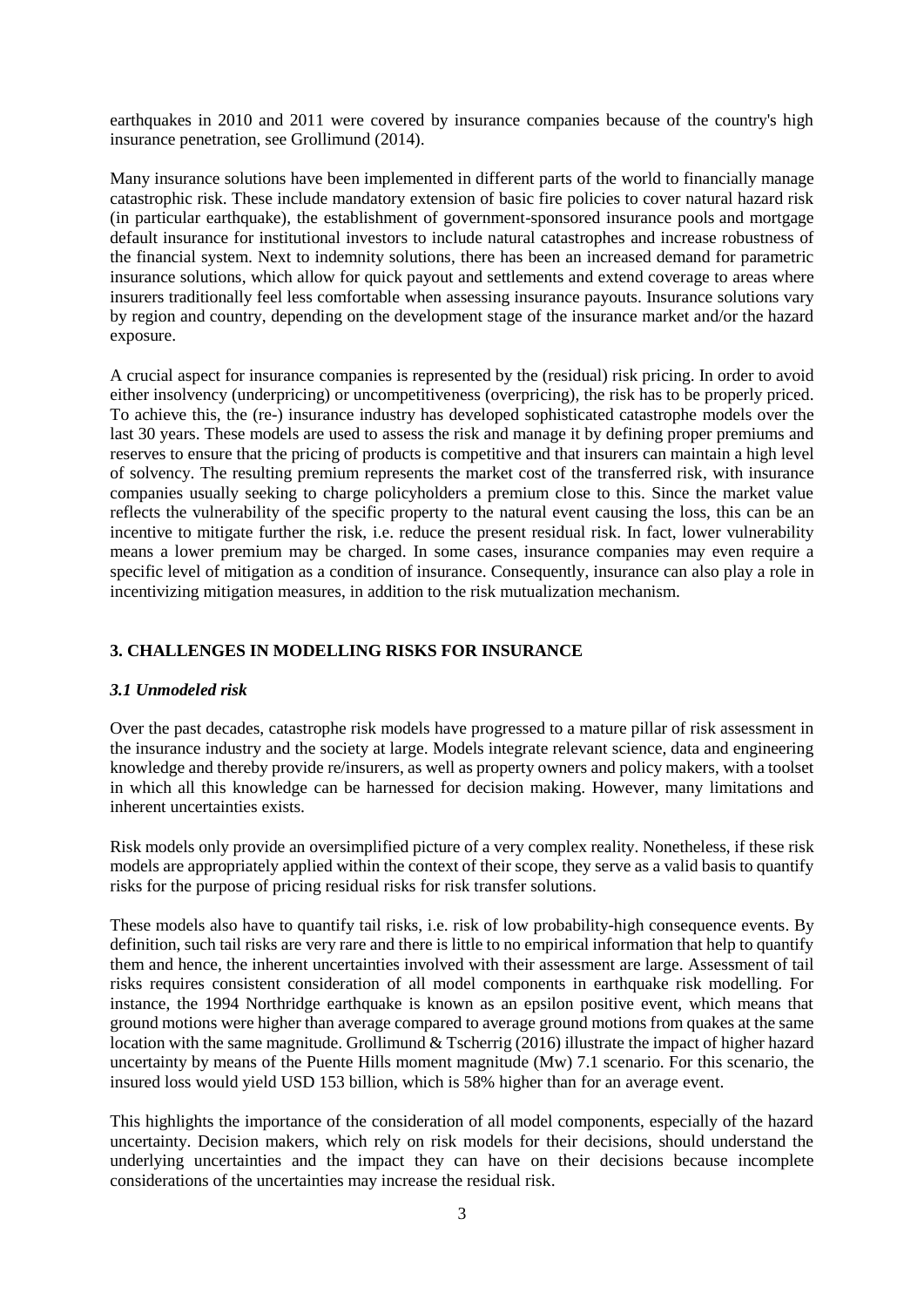## *3.1.1 Post loss amplification*

On top of this complexity, additional factors, which can be caused by the underlying event, can create additional complexities and increase losses and thereby the cost of insurance coverage. These factors are commonly called post loss amplification (PLA) in the insurance industry, and are usually separated into *demand surge*, *claims inflation* and *super-cat effects*.

- **Demand surge:** Due to widespread damage in the aftermath of a large event, demand for building materials and labor tends to outpace supply during rebuilding. This often leads to price increases, especially if rebuilding takes place during a relatively short period of time or if the building sector in the affected region has already been stretched for resources prior to the event.
- **Claims inflation**: Claims resources can be overwhelmed by the large number of claims after big events. The insureds may have to wait for their claim settlements for prolonged periods of time. As a result of this, the public resentment towards the insurance industry may rise. This in turn increases the likelihood of litigation and expensive settlements increase. Moreover, insurers also tend to settle more generously in such situations, which can strengthen their reputation or prevent litigation; however, this leads to an above average settlement per policy.
- **Super-cat effects**: Large earthquake events can lead to damages of critical infrastructures such as roads, bridges, gas, telecommunication and electrical power supply. Damages to such infrastructure can significantly slow down the reconstruction process because materials may need to be obtained from more distant locations. Super-cat effects account for such unknown loss drivers; past events have highlighted that each event can have its own specific effect, which leads to an underestimation of losses.

#### *3.1.2 Non-modeled perils*

Residual risk may also increase due to secondary hazards/perils that are either not considered in the risk assessment or because there is no design requirement for those perils. Examples of this are the risk of damage due to earthquake-induced landslide and liquefaction, tsunami risk or volcanic eruptions because those perils may not be modelled. These risks are also usually not covered by structural design and thereby increase the residual risk.

In recent years, some attempts to better understand these perils have been made in the insurance industry. Since 2012, for example, the insurance industry has modelled tsunami risk explicitly due to the high uncertainty associated with tsunami caused by the 2011 Tohoku earthquake. Volcano hazard is also now on the radar of the insurance industry, with insurers recently developing a worldwide volcanic ash fall risk model, which allows a better quantification of volcano risk (e.g. Tscherrig et al. 2016).

## *3.2 Experience from the 2010-2011 Canterbury earthquakes*

The Canterbury earthquake sequence that occurred in New Zealand in 2010-2011 provided a real test of how earthquake risk models perform. The events revealed the complexities of the real loss event, caught insurers off guard and identified what drives losses.

The Canterbury earthquake sequence started on November 4<sup>th</sup>, 2010 with the Mw 7.1 Darfield earthquake. It was the first earthquake sequence for which it is known that the aftershock, on February  $22<sup>nd</sup>$ , 2011 with a magnitude Mw 6.3, produced a by far larger loss. The subsequent June 13<sup>th</sup> 2011 event also contributed significantly to the total damage and loss.

Before 2010, Christchurch was not known as a seismic hot spot. Nonetheless, this earthquake sequence led to one of the highest insured loss from earthquake events worldwide, only exceeded by the 2011 Japan and the 1994 Northridge quakes. The learnings from these Canterbury earthquakes are so valuable because such a small magnitude earthquake can literally re-occur anywhere and at any time. Insurers were caught off guard by these events because they were not aware of the extent of the claims and the complexity of the claims process. This led to spiraling claims costs over time.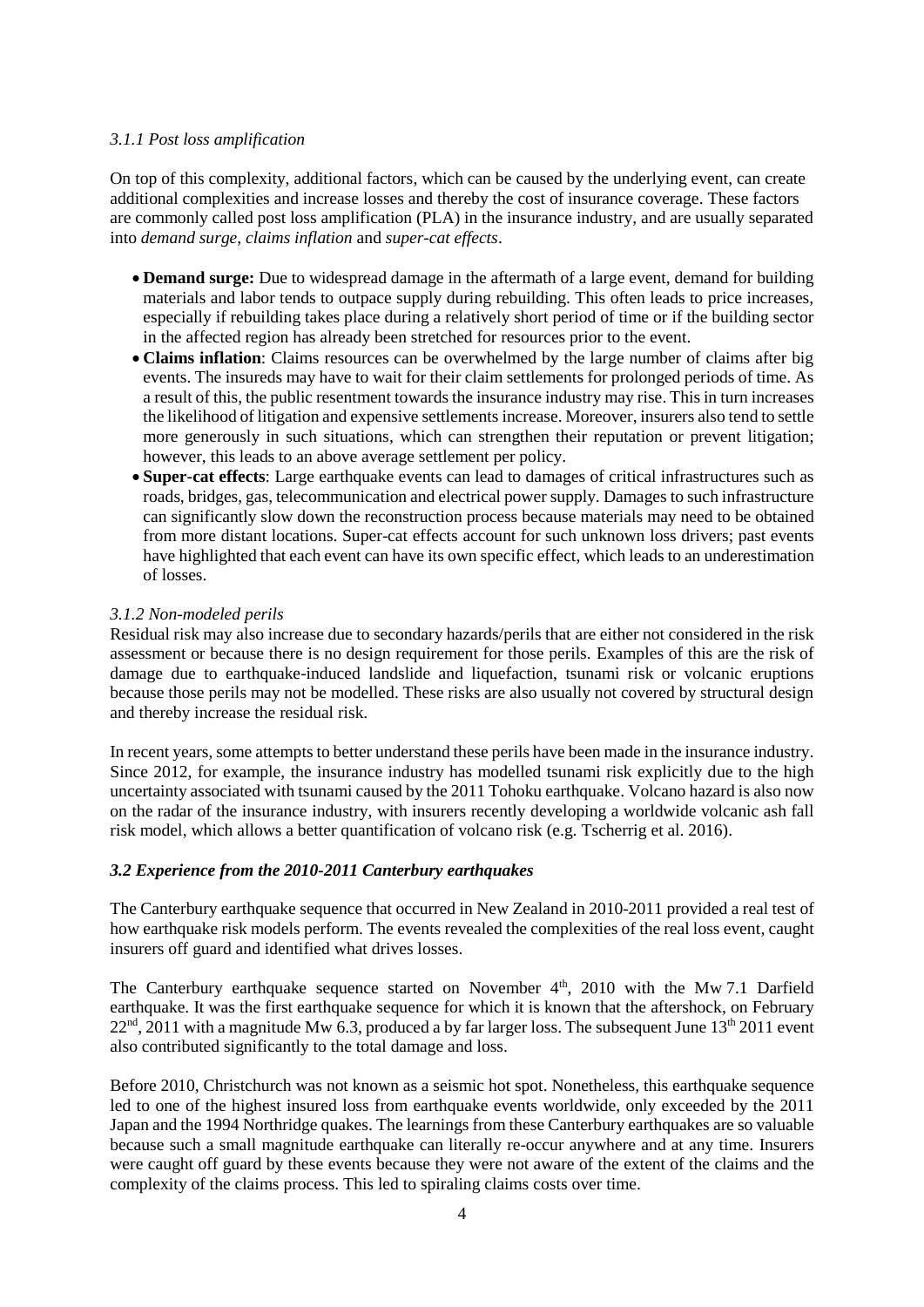

Figure 1. Development of estimated insured loss of the Feb 2, 2011 quake in New Zealand (Grollimund 2014)

Today, the total economic loss is estimated at USD 36.6 billion from the series of seismic events between 2010 and 2011 in New Zealand. Most of this is covered by insurance companies because of the high insurance penetration in New Zealand. The insured loss for the three major quakes is USD 29.2 bn. The Reserve Band stated that "extensive offshore reinsurance will fund a substantial share of the rebuild costs and thus has helped reduce the financial impact on New Zealand" (Parker & Steenkamp (2012).

Figure 1 shows the development of the claims. Model vendor companies ranked the loss initially between 1.5 and 8 billion. Hence, the final number was more than twice as the highest estimate. It was not expected that in a country, with an earthquake engineering culture of its own, and where the insurance penetration is among the highest in the world, that earthquake models would underestimate the modelled losses to such an extent. But why were those modelled losses underestimating the final loss number by that much? And where did earthquake risk models have their blind spots? And can these blind spots also apply to other countries and regions? Below, we list the loss contributors, which contributed most.

- **Claims settlement and preparedness:** The Canterbury events made clear that a country with a high earthquake risk awareness can get overwhelmed by claims handling and settling. Well over 400,000 claims had to be processed and on certain days 13,000 assessments by 350 loss adjustors were carried out. This meant 37 assessments per day, which did not leave time for detailed assessments. Claims were also susceptible to challenges, which subsequently led to a prolonged settlement process. Moreover, claims costs also increased because of claims advocates who worked on a contingency basis and *neighboritis* because policyholders who might have accepted to settle early on witnessed how some neighbors initially rejected offers to settle and later received more generous settlements.
- **Liquefaction and landslide:** Liquefaction and slope instability contributed to the losses. Although liquefaction has not been a new phenomenon, all models by far underestimated the impact of this type of loss. The Christchurch experience provided new insights in liquefaction loss modelling and those learnings have been incorporated in the latest earthquake models. Still, property owners were not only faced with rebuilding their buildings, but also with damages to their land. Land damage was also included in policies where only insured values for the property were provided. This highlights difficulties in assessing losses that land damage can incur.
- **Aftershocks:** The aftershock in February 2011 had a far more damaging effect to Christchurch than the main shock of the preceding September. The contribution of June 2011 event was also significant. Aftershocks can easily trigger second event or stop-loss covers. If they are neglected, the losses that can occur from such covers can be significantly underestimated. Aftershocks also highlighted the difficulties in assigning the losses to individual events because loss adjusters may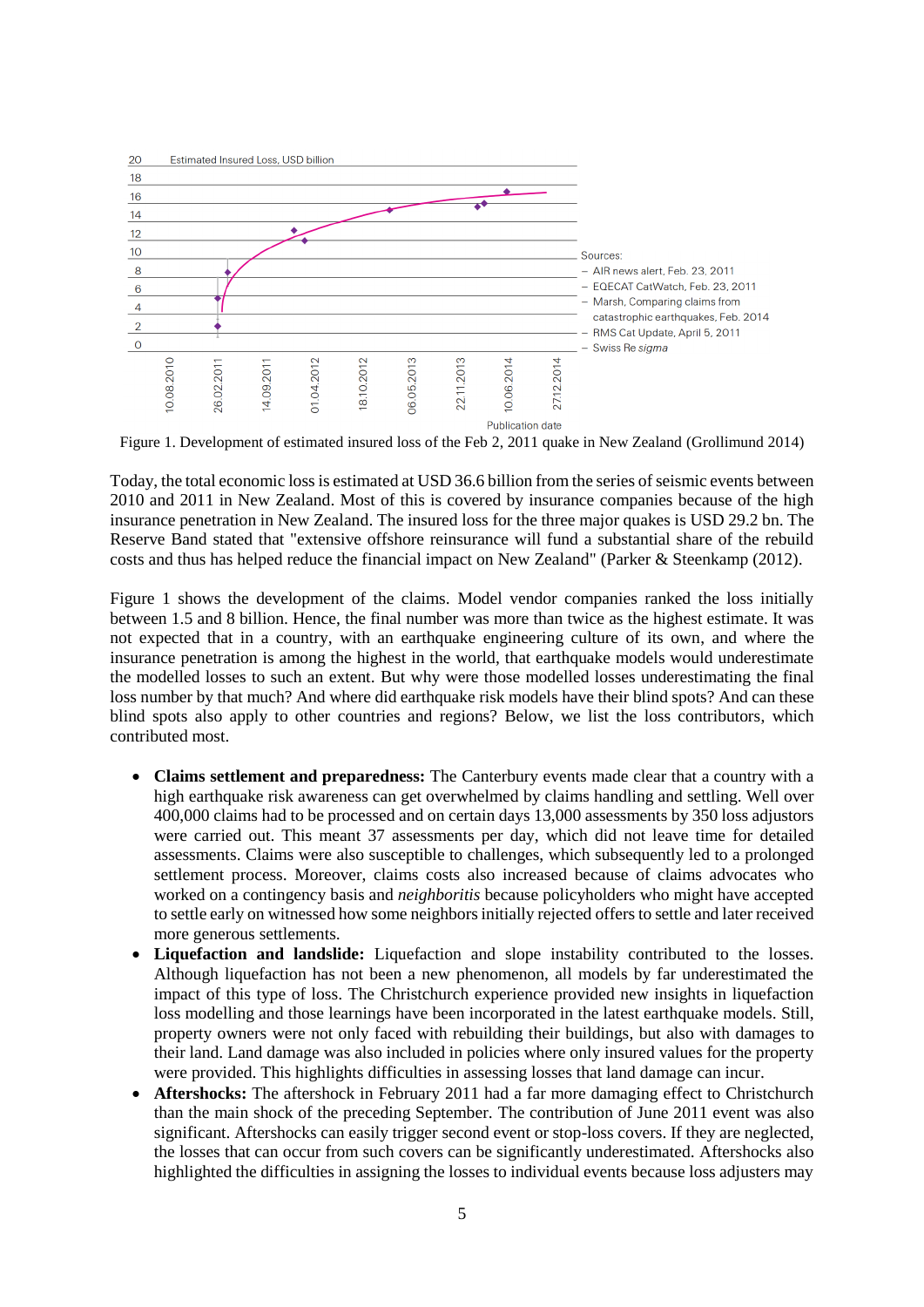not have assessed the property before the aftershock occurred or the first assessment was questioned and the reapportionment of losses was discussed, which contributed to further delays.

- **Business interruption:** Christchurch's central business district (CBD) was cordoned off by the authorities. This reduced business activity in the CBD and also slowed its reconstruction. This often led to business interruption claims in excess of the full limit.
- **Government involvement:** The government became highly involved because of the size of the loss and the extreme circumstances that ensued. It appointed a minister of recovery, limited the access to the CBD, issued demolition orders, increased building codes and designated red zone areas. These actions were decided with the best interest of the civil population in mind. However, they increased reconstruction costs at the same time. In addition, the increased number of stakeholders in the settlement process created additional challenges for the claims accessors. It also highlighted that open communication and public relations are of utmost importance.
- **Policy wording:** Policy wording was such that full replacement value policies were issued. This meant that the damaged property had to be restated "as new". In case of heavy damages, this led to claims that could significantly exceed the value of the property. Risk models do generally model losses as not being able to exceed the replacement value of the property. However, this occurred, for example, when it was necessary to rebuild with stronger foundations.
- **Multiple policies:** Many residential properties were insured by more than just one policy. The Earthquake Commission (EQC) of New Zealand covers almost all residential properties. Homeowners can top-up with additional insurance from private insurance companies. Unfortunately, these policies were not well aligned in terms of coverage. For instance, EQC also provided coverage for land damage, while the private insurers did not. This misalignment created debates, delayed the claims process and finally increased costs.
- **Foreign exchange rate:** The New Zealand Dollar appreciated in value during the settlement process, which led to a 14% increase of losses in US dollar terms.

## *3.3 The potential impact of a major earthquake in Istanbul*

Sulzer and Schönholzer (2016) investigated which difficulties the insurance industry would face if a very strong earthquake struck Istanbul. Because of Istanbul's importance for Turkey, a 100 year loss could wipe out 10% of Turkey's GDP in seconds. A Mw 7.5 scenario (Erdik, 2003) is estimated to generate economic losses in the range of USD 90-120 billion, of which only USD 25-30 billion will be insured. In the following, we list the loss contributors, which would contribute most to this estimate (Sulzer and Schönholzer, 2016):

- **Number of available experts:** The Turkish Catastrophe Insurance Pool (TCIP) alone has 1.7 million policies registered in Istanbul. This could mean that hundreds of thousands of properties would need to be assessed within weeks. Furthermore, policies with additional coverage from private insurance companies would need to be assessed twice, which clearly highlights the potential of a coordinated claims process. It is estimated that 2000 loss adjusters would be needed in case of a large Istanbul earthquake. Even if such a high number of adjusters were present, they would still need to process 40 claims per day, which could lead to a significant number of claims challenges. Bringing loss adjusters to Christchurch was challenging because of its remote location. This might be different in Istanbul; nonetheless, the language barrier will add to the difficulty of having enough adjustors with local expert knowledge.
- **Interaction of multiple policies:** TCIP provides cover to homeowners. On top of this, homeowners can buy additional coverage from private insurance companies. Compared to New Zealand, the TCIP coverage is limited and does not provide full replacement value. This will likely make the claims process leaner from this perspective. However, claims settlement can be improved by coordinating the claims process and aligning insurance policy wordings.
- **Aftershocks:** also followed the 1999 Mw 7.4 Kocaeli and the 1999 Mw 7.2 Ducze earthquakes. This means, aftershocks will likely occur as well for the scenario considered. In order to separate the loss contributions best, visits from loss adjustors would be required between the events. The earthquake event definition in Turkey is usually defined by a very short 72 hour time period. This will add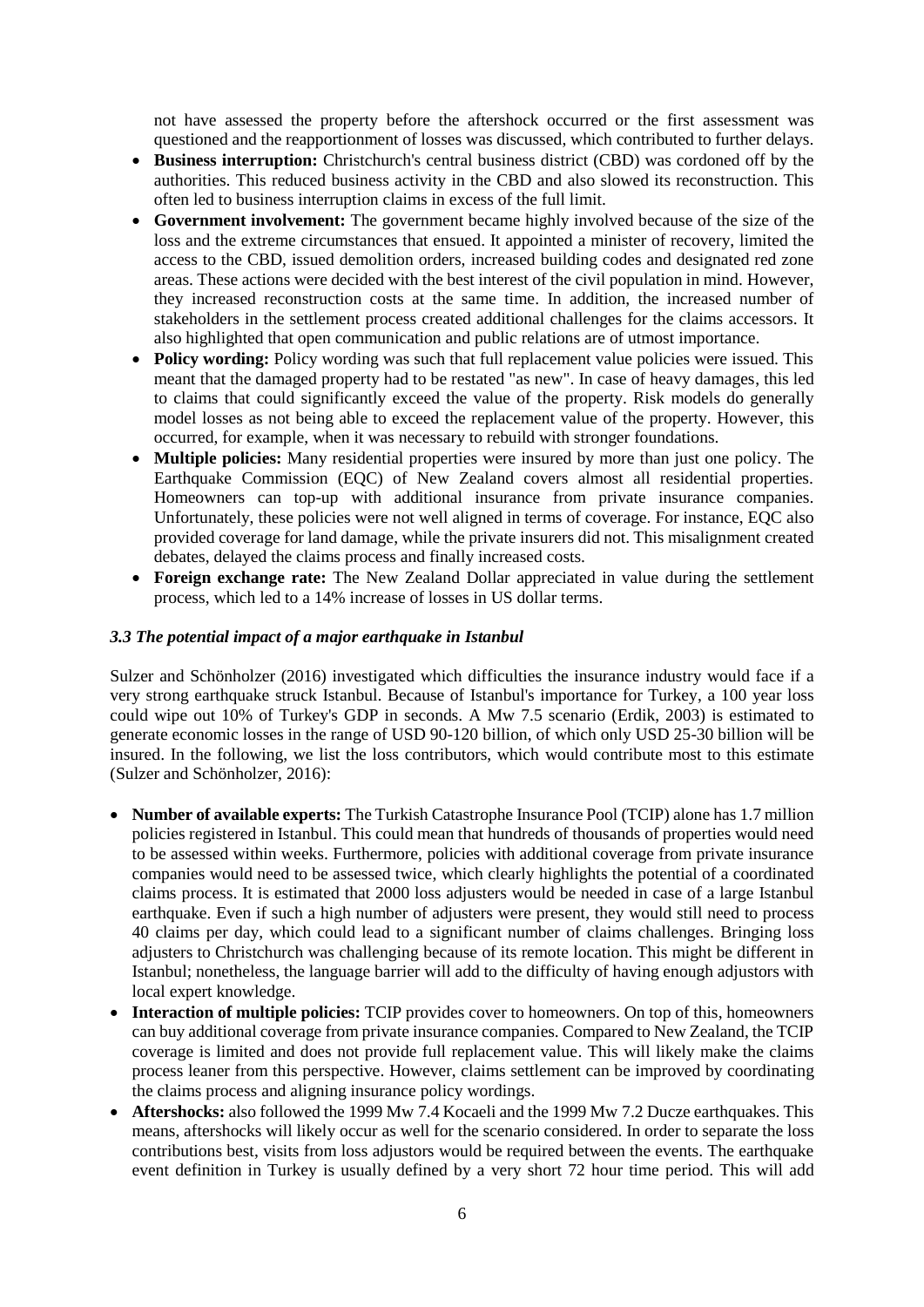uncertainty to the assessment of losses per event.

- **Liquefaction:** Liquefaction might also occur in Istanbul locally. However, due to the geological setting, liquefaction is not expected to be as significant as it was for the Canterbury quakes in New Zealand.
- **Government involvement:** It is very likely that in such a scenario, the Government will act in the interest of the population and search for stable conditions in an extreme event. Actions could include implementation of new building code requirements after structural deficiencies were identified or designation of red zone areas. These actions will lead to a more resilient city; however, it will also increase rebuilding costs.
- **Foreign exchange risk:** In the Istanbul scenario, there is foreign exchange risk for the insurance companies that have the underlying risk nominated in Turkish Lira, but use a different currency for financial reporting.
- **Reinsurance coverage:** Sulzer & Schönholzer (2016) show that international insurers shield themselves with more reinsurance coverage compared to their local competitors. A key driver of this development is the increasing awareness of tail risks and model uncertainty after recent events worldwide. The authors also show that as a result of this, 40% of the insurance companies would exhaust their reinsurance coverage in case of a large earthquake near Istanbul, thereby increasing insolvency risks.



Figure 2. Exit point return period of reinsurance coverage from Sulzer & Schönholzer (2016).

The insurance industry advocates proactive preparation for the next major quake and initiated discussions about it in the Turkish market. Subsequent actions were taken on the way to a better preparedness for big events. However, further steps are needed. Careful consideration of tail risks where the large uncertainty lies can lead to better preparedness and therefore better risk assessment and better assessment of the residual risk.

# **4. PROTECTION GAP**

#### *4.1 Nat cat protection gap*

Based on its fundamental role of risk pooling and sharing, insurance is a well-tested mechanism for coping with the financial losses resulting from adverse events by spreading them through a broader community. By limiting the financial burden of severe disasters, insurance allows individuals, businesses and the overall economy to recover faster from the fallout of a disaster. In doing so, insurance helps improve the resilience of societies. Nevertheless, big protection gaps continue to exist. Property insurance mainly encompasses coverage for buildings and their content such as furniture and machinery. It typically includes fire insurance, which provides protection against losses from fire, lightning and explosion. Additional perils usually covered include wind damage, theft, vandalism and non-flood water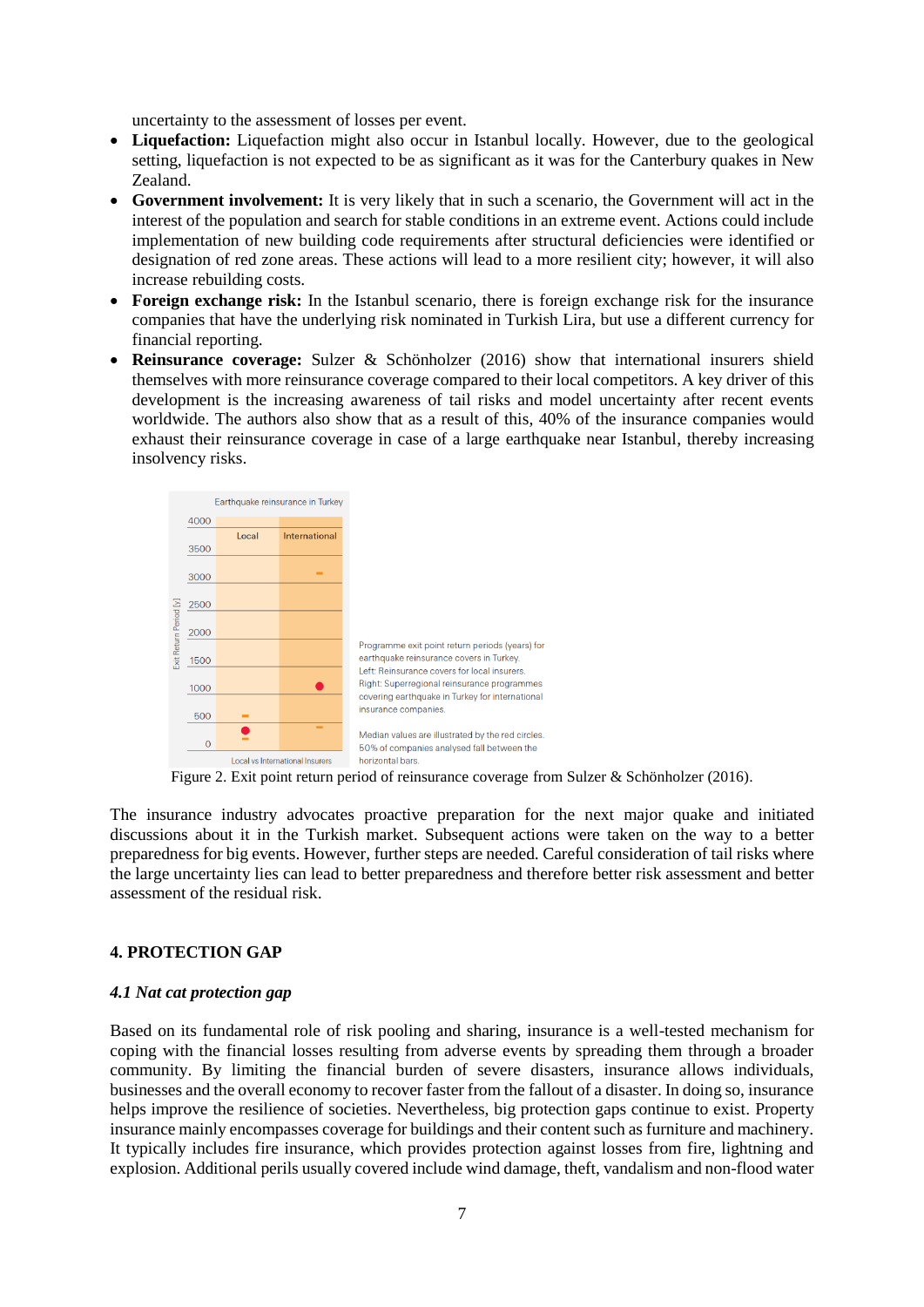damage. However, natural risks such as flood or earthquake/tsunami are not always included in the standard homeowner/fire insurance policy. Generally speaking earthquake coverage is available as an optional rider, but in many countries is rarely purchased. In fact, earthquake insurance coverage penetration is still quite low, even in some advanced countries that are highly exposed to seismic hazard, and where the insurance market is mature. Yet among all the natural disasters, earthquakes are potentially the most destructive, both in terms of loss of life and property damage, which results in substantial protection gaps. Nat Cat protection gap is defined as the uninsured portion of financial losses resulting from disastrous events, meaning the difference between total economic and insured losses. Swiss Re Institute's *sigma* data show economic losses from earthquakes averaged about USD 56 billion each year in the last decade, with 84% of that uninsured (Swiss Re *sigma* disaster database, last accessed in December 2017). Many countries are exposed to major losses in the case of an intense earthquake. Yet, very few have a private insurance scheme in place.

#### *4.2. Examples of the protection gap around the world*

In eastern Canada, 70% of the population lives in high seismic risk regions and three of the biggest cities in Canada – Montreal, Ottawa and Quebec City – are all located in the most earthquake-prone regions of the east (Lamontagne and Flynn, 2016). Yet, awareness of the seismic risk is low and so is the earthquake insurance take-up rate, for the purpose of this paper defined as the percentage of buildings carrying earthquake insurance coverage. A repeat of the 1663 earthquake in the Charlevoix seismic zone in Quebec, a Mw 7.3 earthquake, could produce total damage to residential property in the seismic zone of CAD 10.6 billion. There is a 25% probability that the losses could exceed CAD 14.4 billion, on the basis of an estimated Quebec province-wide residential building stock portfolio currently valued at CAD 1 210 billion (Bevere et al., 2017). A repeat today of the Mw 5.8 earthquake that occurred very close to the city of Montreal in 1732 would lead to even higher losses, estimated at CAD 45 billion.

Such quakes near city centers are less likely, however, they have happened in the past and the Canterbury earthquake in New Zealand clearly illustrates the severe consequences that such moderate earthquakes can have. A more comprehensive approach would be to also account for damage to commercial, cultural and heritage property, infrastructure and indirect losses. According to the industry's estimates, with all these variables, the total economic loss from the earthquake could reach close to 8% of Quebec's GDP, or CAD 30 billion, making it the costliest natural catastrophe event ever in Canada (Air Worldwide, 2013). However, only CAD 0.48 billion, or just 4.6% of the economic losses, would be insured, leaving around CAD 10 billion of the residential damages uninsured (based on estimated residential building stock insured for earthquake risk Quebec-wide of CAD 40.7 billion, or 3.4% of the total residential property value).

Italy, a country with multiple seismic sources and a vulnerable building stock whose majority predates any form of seismic provisions, is home to the most damaging and deadliest earthquakes in Europe. Probabilistic models show that a Mw 6.5 earthquake near Parma (central Italy) or a Mw 7.0 earthquake in Campania (southern Italy) would inflict losses of EUR 53 billion to residential property alone (based on a countrywide residential building stock portfolio with reconstruction value of EUR 5,144 billion (Bevere, 2015). Of the EUR 53 billion in economic losses, only EUR 1.13 billion (or 2.1%) would be insured in the case of the Parma scenario, and an even lower share (0.94%) of that loss would be insured in the case of the Campania scenario, reflecting different earthquake insurance take-up rates in the different regions of the country (Bevere, 2015).

Italy is, in fact, the European country with the biggest earthquake protection gap in seismic risk. Awareness of the risk is not low, as major loss events struck the country with a high frequency in recent years. However, the popular perception and inflated expectations are that in the event of a disaster, the government will provide full relief efforts including residential building restoration. That the Italian state has not held back on spending and in many cases has overspent on emergency response and reconstruction programs has led to the expectation that the government will always step in as the insurer of last resort. This has reduced the incentive for individuals to personally manage disaster risk. However, in a country with high public debt and economic stagnation, the scope for ex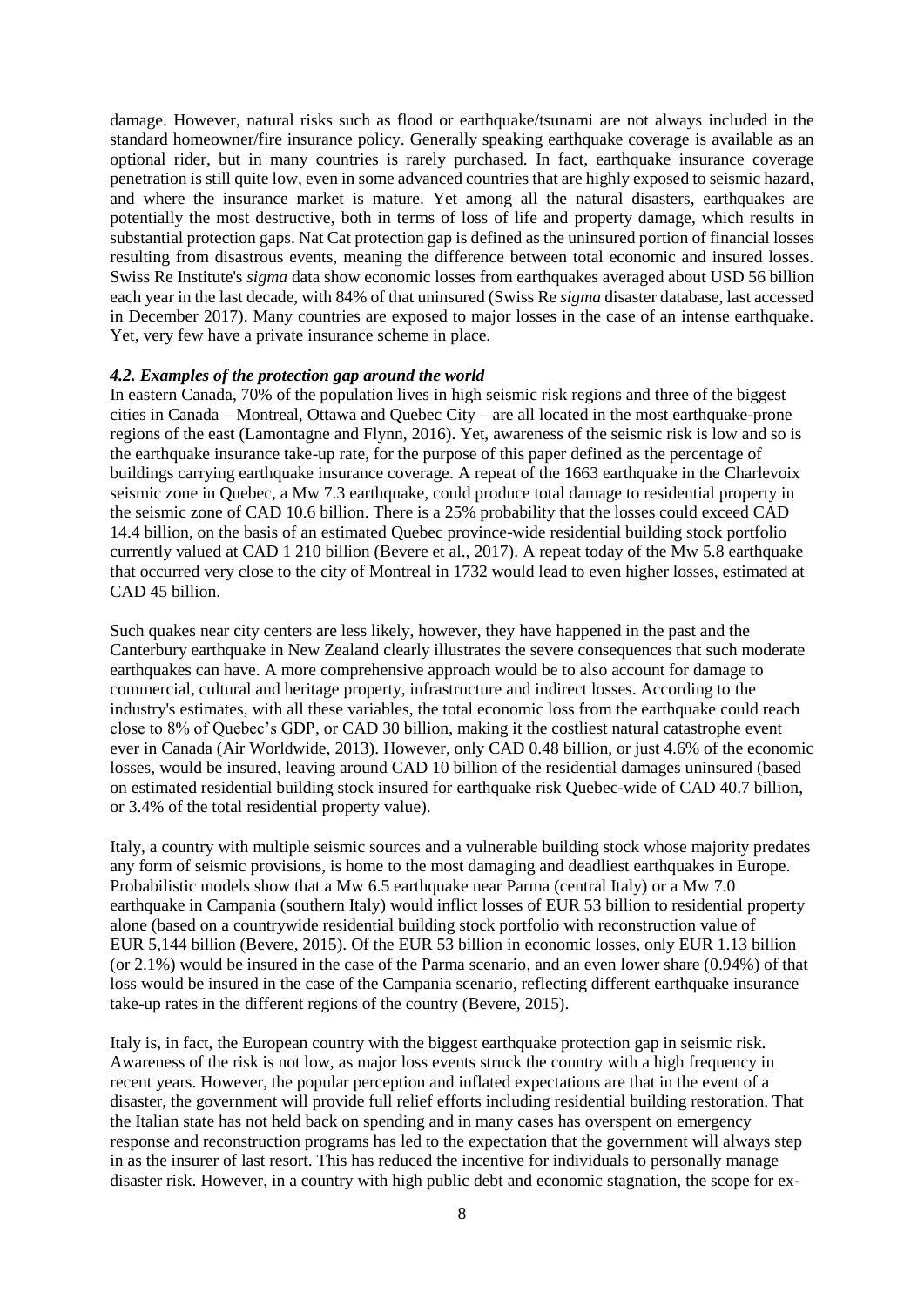post state financing for reconstruction is restricted. Hence, this reliance on public financial relief may be increasingly misplaced.

The 1356 Basel earthquake was by far the strongest earthquake both in Switzerland and north of the Alps and the Swiss Seismological Survey estimates its recurrence between 1,000-2,000 years (Giardini et al., 2004). A similar event today could trigger losses as high as CHF 120 billion, while a Mw 6.2 earthquake in central Switzerland is more likely to occur and would inflict a loss of CHF 17.6 billion in residential property alone, only CHF 1.5 billion of which would be insured (Schmale et al., 2016). In Switzerland, 53% of the residential buildings were built before the first earthquake provision came into force, hence most of the existing building structures predate the current building codes.

In Table 1 below, insurance penetration, defined as insurance premiums as percentage of national GDP, is compared for selected countries with high seismic risk. Many factors influence insurance penetration. For example, penetration depends on earthquake hazard, risk perception, state involvement and insurance conditions (e.g., high versus low deductibles and limits). The structure of the economy also has an impact. Generally speaking, physical-investment intensive economies tend to have higher insurance penetration, as opposed to service-based economies, which have less physical assets to protect. Therefore, the numbers in this table are not fully comparable. However, they provide an indication of the role insurance would play in financing the post-seism reconstruction.

|             | <b>Non-Life</b><br>premiums | <b>Property</b> | <b>Commercial</b><br>property | <b>Residential</b><br>property | <b>Commercial</b><br>earthquake | <b>Residential</b><br>earthquake |
|-------------|-----------------------------|-----------------|-------------------------------|--------------------------------|---------------------------------|----------------------------------|
| Chile       | 1.75%                       | 0.53%           | 0.48%                         | 0.05%                          | 0.28%                           | 0.03%                            |
| New Zealand | 5.15%                       | 1.30%           | 0.85%                         | $0.44\%$                       | 0.22%                           | 0.15%                            |
| California  | 2.90%                       | 0.71%           | 0.32%                         | 0.39%                          | 0.02%                           | $0.04\%$                         |
| Mexico      | 0.84%                       | 0.14%           | $0.11\%$                      | 0.02%                          | 0.06%                           | 0.01%                            |
| Japan       | 2.44%                       | $0.37\%$        | 0.16%                         | 0.20%                          | 0.02%                           | 0.05%                            |
| Turkey      | 1.27%                       | 0.23%           | 0.15%                         | 0.08%                          | 0.03%                           | $0.04\%$                         |
| Italy       | 2.30%                       | 0.36%           | 0.17%                         | 0.19%                          | 0.07%                           | 0.01%                            |

Table 1. Earthquake insurance penetration in earthquake-prone selected countries in 2014, as % of GDP

Source: Swiss Re Institute

Insurance penetration varies considerably among regions with high seismic risk. For example, earthquake insurance penetration for commercial property is highest in Chile and New Zealand and considerably lower in Japan, California, Mexico and Turkey. For residential property, earthquake insurance penetration is highest in New Zealand again, and very low in other high-risk countries such as Mexico and Italy. In Chile, the third largest insurance market in Latin America, a favorable regulatory environment has helped boost participation by international insurers. Private insurance is now a key component of private seismic risk management, particularly for commercial property. In New Zealand, a mandatory government program is applied to every residential fire policy written by private insurance companies. The combination of private and public insurance makes a substantial contribution towards financing losses due to major earthquakes. On the other hand, California's current level of earthquake insurance penetration is deemed insufficient for a region with high seismic risk, high accumulation of property value and high economic activity. Equally earthquake-prone Japan, lying in one of the most seismically active regions of the globe, has a low level of insurance penetration for commercial property. Devastating earthquakes are rarer and more geographically concentrated than weather-related events. As such they could be insured for less per year. The unfortunate reality is that a large majority of these losses would be uninsured, thus leaving the responsibility to shoulder their cost to the societies at large. Insurance plays a key role within an *ex ante* risk management framework, one that can lower the overall cost of earthquakes over the long term by pricing risk correctly.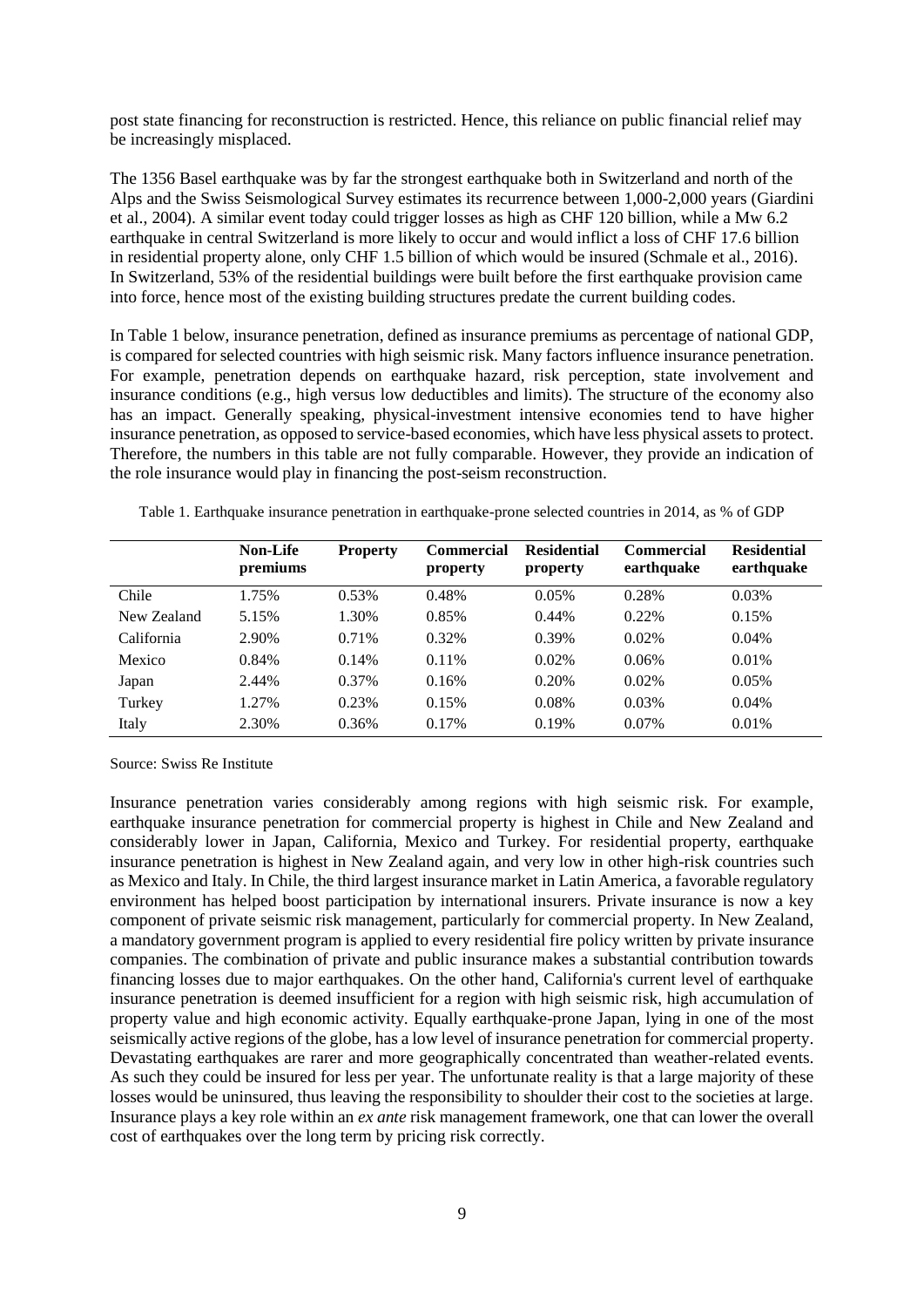## **5. CONCLUSIONS**

Building codes establish minimum requirements for buildings to withstand the effects of natural hazards providing then a baseline level of risk reduction. However, even constructing buildings to the highest standards does not guarantee that property damage will not occur. Insurance represents a solution to minimize financial exposure to residual risk complementing mitigation measures in order to reduce the financial burden of a catastrophic loss. This facilitates the recovery process and reduces the financial stress on the homeowners. Insurance premiums represent the market cost of the transferred risk. Since the market value reflects the vulnerability of the specific property to the natural event causing the loss, this can be an incentive to mitigate further the risk. In fact, lower vulnerability means a lower premium will be charged. Consequently, insurance can also play the role of incentivizing mitigation measures, in addition to the risk mutualization mechanism, e.g. requiring a specific level of mitigation measure as a condition of providing insurance coverage.

Over the past 30 years, the (re)insurance industry has developed sophisticated catastrophe models to assess natural hazard risk and manage it by defining proper premiums. Despite this, many limitations and inherent uncertainties exists. Risk models only provide an oversimplified picture of a very complex reality. These models also have to quantify risk of tail events that by definition are very rare and where little to no empirical information is available that would help to quantify them. Hence, the inherent uncertainties involved with their assessment are large. Events like the 2010-2011 Christchurch earthquake sequence and the 2011 Tohoku earthquake have highlighted various aspects of tail risk. On top of this complexity, additional factors, commonly called post loss amplification in the insurance industry, can increase losses and thereby the cost of insurance coverage. Furthermore, secondary perils, such as liquefaction or tsunami risk, can increase the residual risk if they are not accounted for in risk assessment or structural design. Understanding the parameters driving the risk of large losses can help establish resilient (re)insurance programs. This has been especially true in recent years when regulators have become increasingly worried about balance sheet protection and capital adequacy. As a result of residual risk and low risk awareness, big protection gaps exist. In the case of earthquakes, the uninsured portion of potential financial losses has been estimated at USD 47 billion each year. Many countries are exposed to earthquakes, but very few have a private insurance scheme in place, even in some advanced countries that are highly exposed to seismic hazard, and where the insurance markets are mature.

# **6. REFERENCES**

Air Worldwide (2013) *Study of Impact and the Insurance and Economic Cost of a Major Earthquake in British Columbia and Ontario/Quebec*, Commissioned by Insurance Bureau of Canada/Air Worldwide, October 2013.

Bevere L., Kübler, O., Honegger C. (2015) *The natural catastrophe protection gap in Italy: time for action*. Swiss Reinsurance Company Ltd.

Bevere L., Di Iorio L., Grollimund B., Kübler O. (2017) *Earthquake risk in eastern Canada: mind the shakes*, Swiss Reinsurance Company Ltd.

Erdik M. (2003) *Earthquake Vulnerability of Buildings and a Mitigation Strategy: Case of Istanbul.* Swiss Reinsurance Company Ltd.

FEMA (Federal Emergency Management Agency). 2010. *Natural Hazards and Sustainability for Residential Buildings.* FEMA P-798. September.

Giardini D, Wiemer S, Fäh D, Deichmann N (2004) *Seismic Hazard Assessment of Switzerland, 2004*. Swiss Seismological Service,

[http://www.seismo.ethz.ch/export/sites/sedsite/knowledge/.galleries/pdf\\_hazard2004/hazard\\_report\\_2004.pdf.](http://www.seismo.ethz.ch/export/sites/sedsite/knowledge/.galleries/pdf_hazard2004/hazard_report_2004.pdf)

Grollimund B (2014). *Small quakes, big impact: lessons learned from Christchurch*, Swiss Reinsurance Company Ltd.

Grollimund B., Tscherrig P. (2016). *Earthquake California*, Swiss Reinsurance Company Ltd.

Lamontagne M., Flynn B. (2016). Perception of earthquake hazard and Risk in the Province of Quebec and the Need to Raise Earthquake Awareness in This Intraplate Region. *Seismological Research Letters,* 87 (6): 1426- 1432.